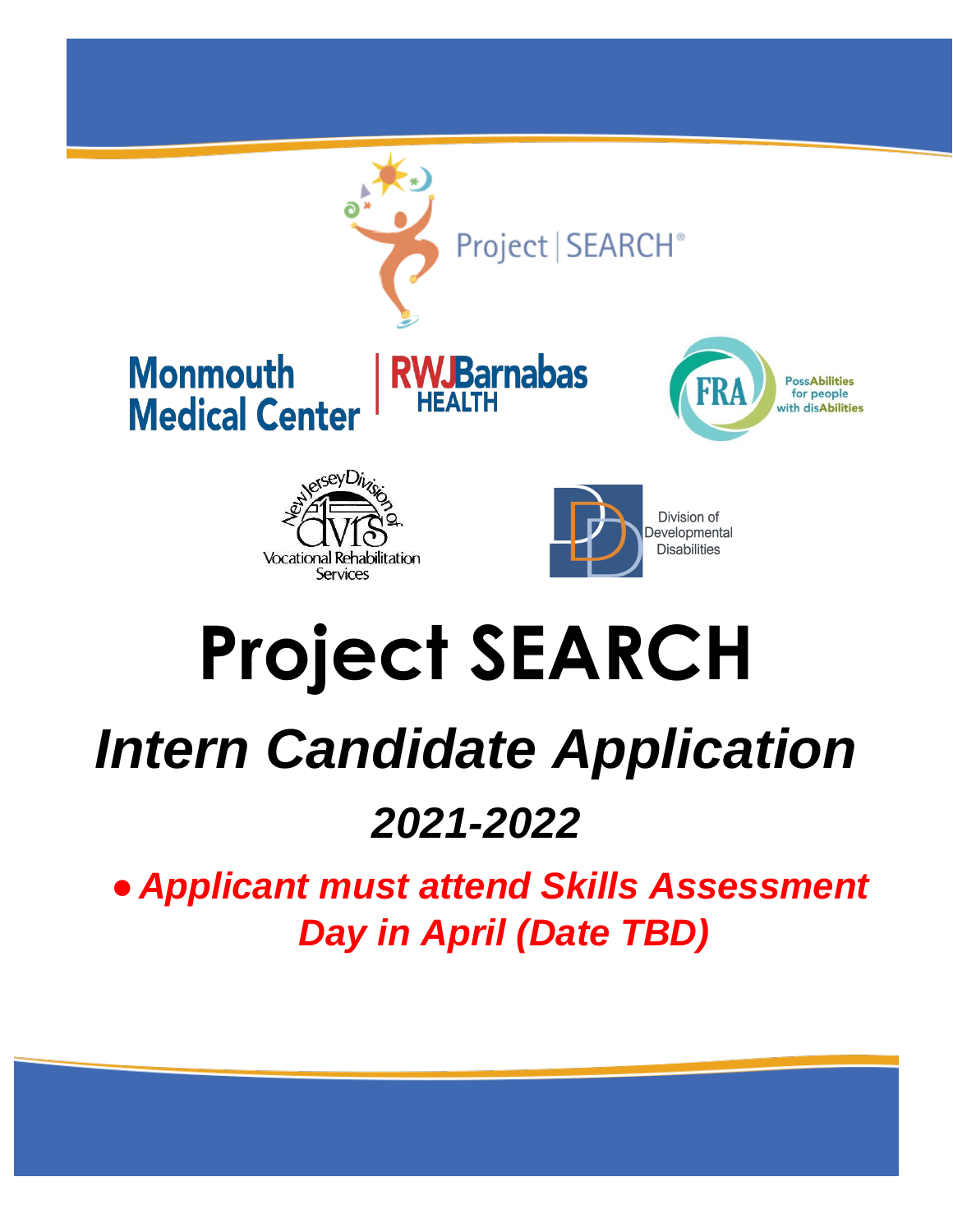#### **Purpose**

The purpose of this application packet is to outline the skill set of the Project SEARCH Intern Candidate. This application enables the Steering Committee, consisting of representatives from Monmouth Medical Center, NJ DVRS, NJ DDD and Family Resource Associates, Inc. to properly assess each Intern Candidate's skills, abilities, and background. A parent, Intern Candidate, counselor, school staff member, or employer may be contacted by the Steering Committee to gather additional information. Our final goal is to select Intern Candidates who will be successful in a Project SEARCH program and reach the outcome of competitive employment of at least 16 hours per week.

#### **Selection Process Guidelines**

1. Submit the completed application by **Wednesday, March 31, 2021** to:

**Phillip Duck Director of EmployAbility Family Resource Associates Inc. 210 Newman Springs Road East Red Bank, NJ 07701 employability@frainc.org** 

- 2. Completing this application does not guarantee placement.
- 3. The Steering Committee will only accept fully completed applications. Any incomplete application will be disregarded and the Intern Candidate will not be considered.
- 4. If accepted, an IEP will be developed with the IEP team for the 2021-2022 school year **(high school students only).**
- 5. If accepted, Intern Candidate must be able to pass a criminal background check and drug screen.
- 6. Intern Candidate must apply to Division of Vocational Rehabilitation Services (DVRS) and develop an Individual Plan for Employment (IPE).
- 7. Intern Candidate must apply to Division of Developmental Disabilities (DDD) for supports (if eligible).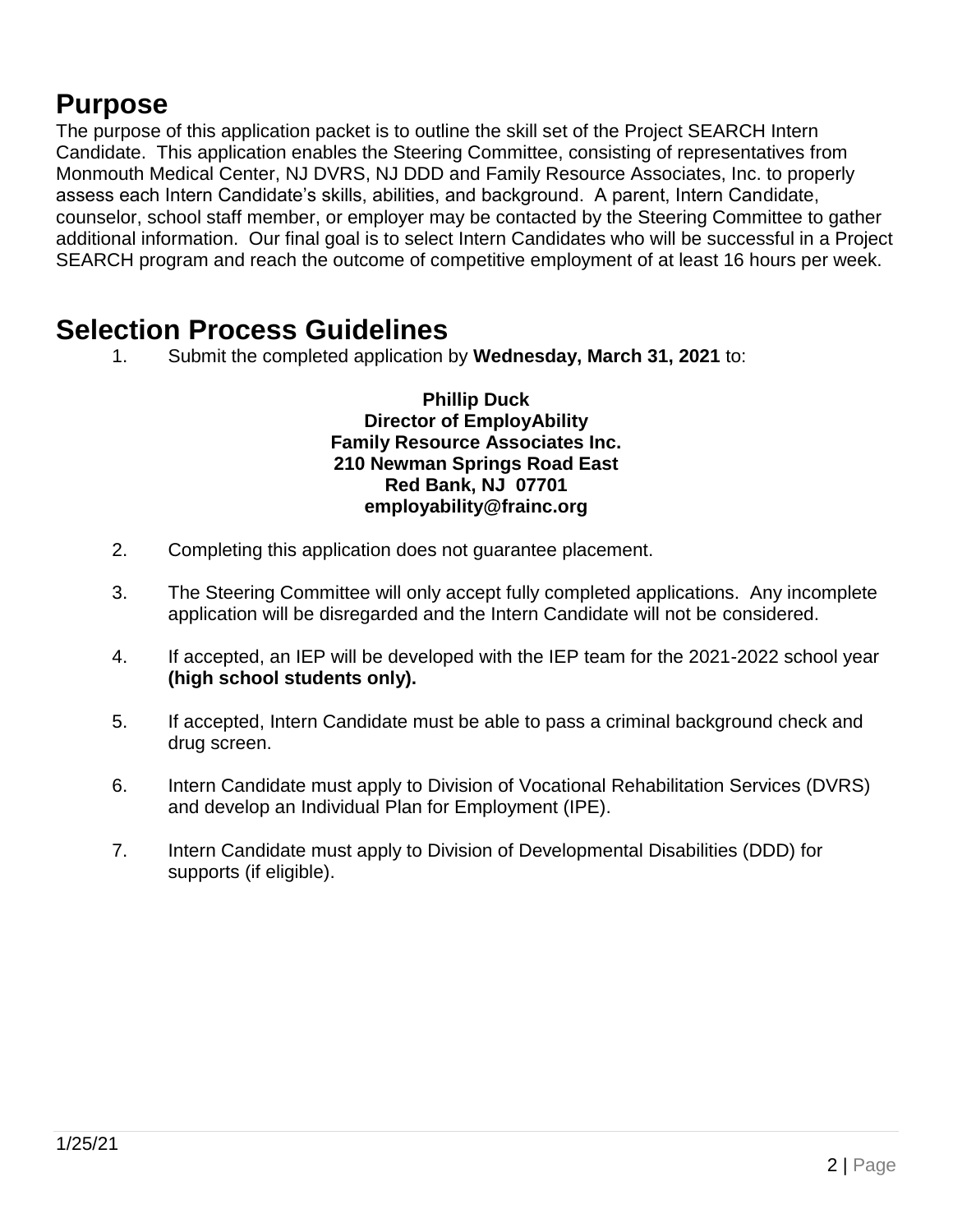#### **Key Dates & Deadlines**

- **3/31/21 Applications Due (with required documents)**
- **April 2021 (Date TBD) - Skills Assessment Day**
- **By 4/30/21 - Letters of Acceptance Sent**
- **August 2021 – 2-3 weeks of Orientation (including Travel Training)**
- **September 2021 - Project SEARCH Begins at Monmouth Medical Center**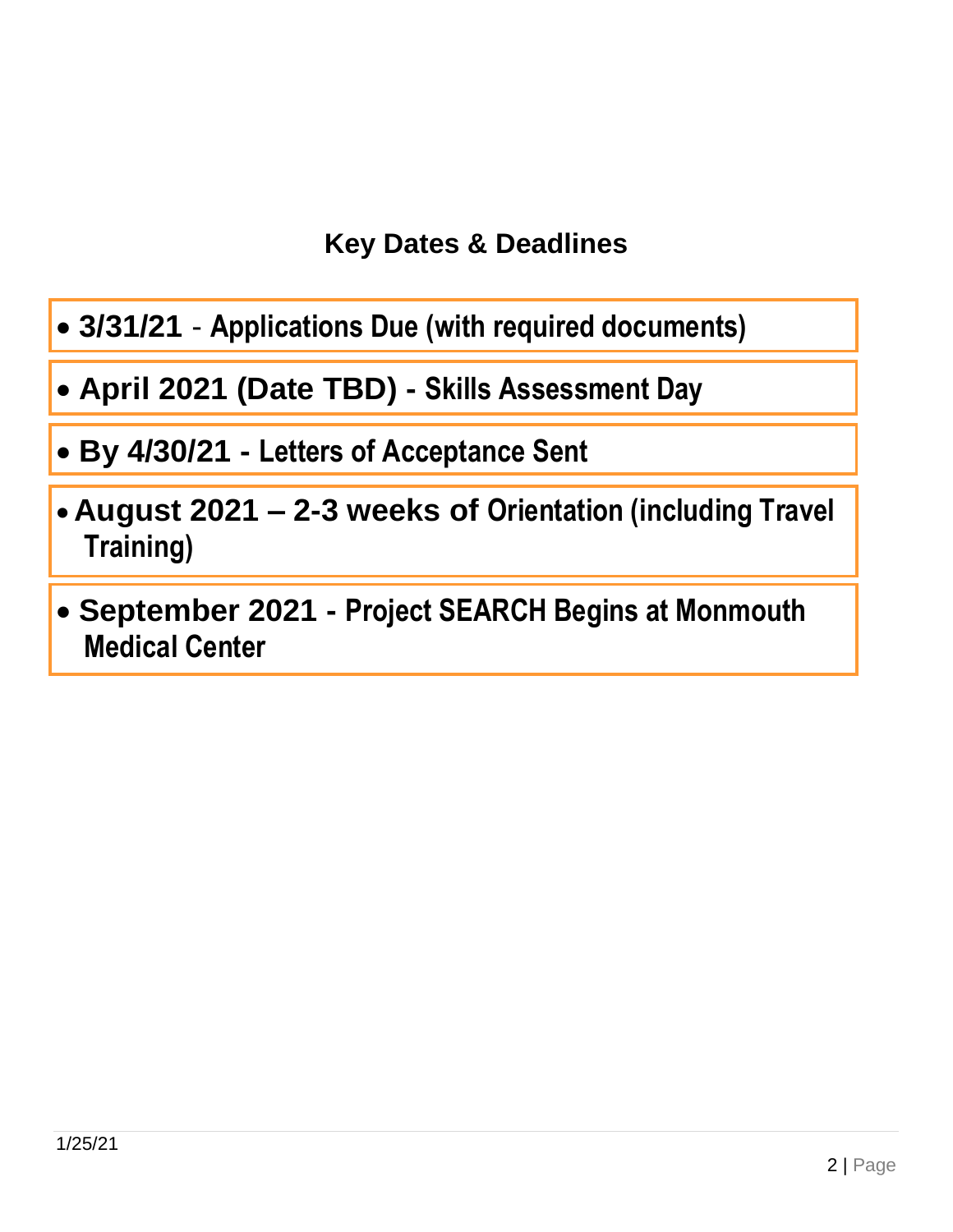#### **Project SEARCH Application at Monmouth Medical Center**

| <b>PERSONAL DATA</b>                                                     |                    |                        |                                                          |     |
|--------------------------------------------------------------------------|--------------------|------------------------|----------------------------------------------------------|-----|
| Name: Last                                                               | First              |                        | Middle                                                   |     |
| Address: Street                                                          |                    | City                   |                                                          | Zip |
| <b>Home Phone:</b>                                                       | <b>Cell Phone:</b> |                        | Email:                                                   |     |
| School Currently Attending:                                              |                    |                        |                                                          |     |
| Sending School District (if different from current school attending):    |                    |                        |                                                          |     |
| Date of Birth:                                                           |                    |                        | Choose one (optional) Male Female Prefer not to disclose |     |
| <b>Parent/Guardian Name:</b>                                             |                    | Parent/Guardian email: |                                                          |     |
| Address: Street                                                          |                    | <b>City</b>            |                                                          | Zip |
| <b>Parent/Guardian Home Phone:</b>                                       |                    |                        | <b>Parent/Guardian Cell Phone:</b>                       |     |
| <b>Parent/Guardian Name:</b>                                             |                    | Parent/Guardian email: |                                                          |     |
| <b>Address: Street</b>                                                   |                    | City                   |                                                          | Zip |
| <b>Parent/Guardian Home Phone:</b>                                       |                    |                        | <b>Parent/Guardian Cell Phone:</b>                       |     |
| Are you your own guardian? Yes/No If not, please list name and relation: |                    |                        |                                                          |     |

#### **Parent/Intern Candidate Information**

- 1. Universal Release: The student's educational/employment records concerning my son/daughter will be transferred from his or her school to Project SEARCH Partners (Monmouth Medical Center, Family Resource Associates, Inc.).
- 2. Equal Opportunity: Monmouth Medical Center Project SEARCH placement will be made without regard to race, color, age, sex, national origin, cultural or economic background, housing circumstances is entitled to equal opportunity for educational development.

| Intern Signature XL | Date |  |
|---------------------|------|--|
|                     |      |  |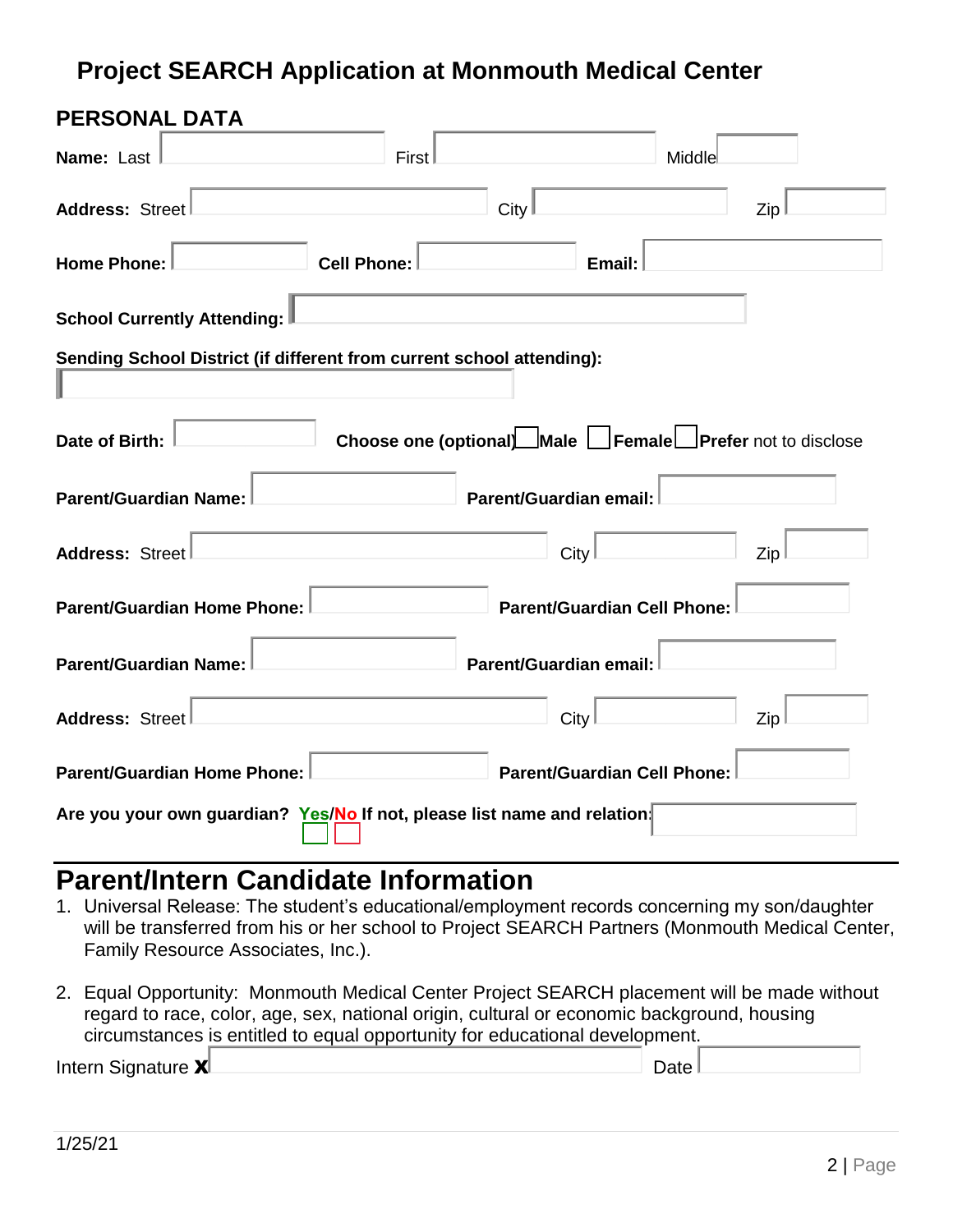| Parent/Guardian Signature XL | Date l |  |
|------------------------------|--------|--|
|------------------------------|--------|--|

#### **Background and Future Employment Preferences**

| What is your career of interest?                                                                                                                                               |                        |
|--------------------------------------------------------------------------------------------------------------------------------------------------------------------------------|------------------------|
| How do you want to be employed in the community upon the completion of Monmouth Medical Center Project<br><b>SEARCH?</b><br>Part-time (minimum 16 hours per week)<br>Full-time |                        |
| List jobs you do or have done in the school or in the community (paid or volunteer):                                                                                           |                        |
| Employer #1:                                                                                                                                                                   | <b>Contact Number:</b> |
| <b>Supervisor's Name:</b>                                                                                                                                                      | Paid<br><b>Unpaid</b>  |
| <b>Job Duties:</b>                                                                                                                                                             |                        |
| 1.                                                                                                                                                                             |                        |
| 2.                                                                                                                                                                             |                        |
| 3.                                                                                                                                                                             |                        |
| 4                                                                                                                                                                              |                        |
| Employer #2:                                                                                                                                                                   | <b>Contact Number:</b> |
| <b>Supervisor's Name:</b>                                                                                                                                                      | Paid<br><b>Unpaid</b>  |
| <b>Job Duties:</b>                                                                                                                                                             |                        |
| 1.                                                                                                                                                                             |                        |
| 2.                                                                                                                                                                             |                        |
| 3.                                                                                                                                                                             |                        |
| 4.                                                                                                                                                                             |                        |

#### **Intern Candidate Response Question**

Why do you want to participate in Monmouth Medical Center Project SEARCH? (Complete in your own words and/or person assisting will write the responses in the intern candidate's own words)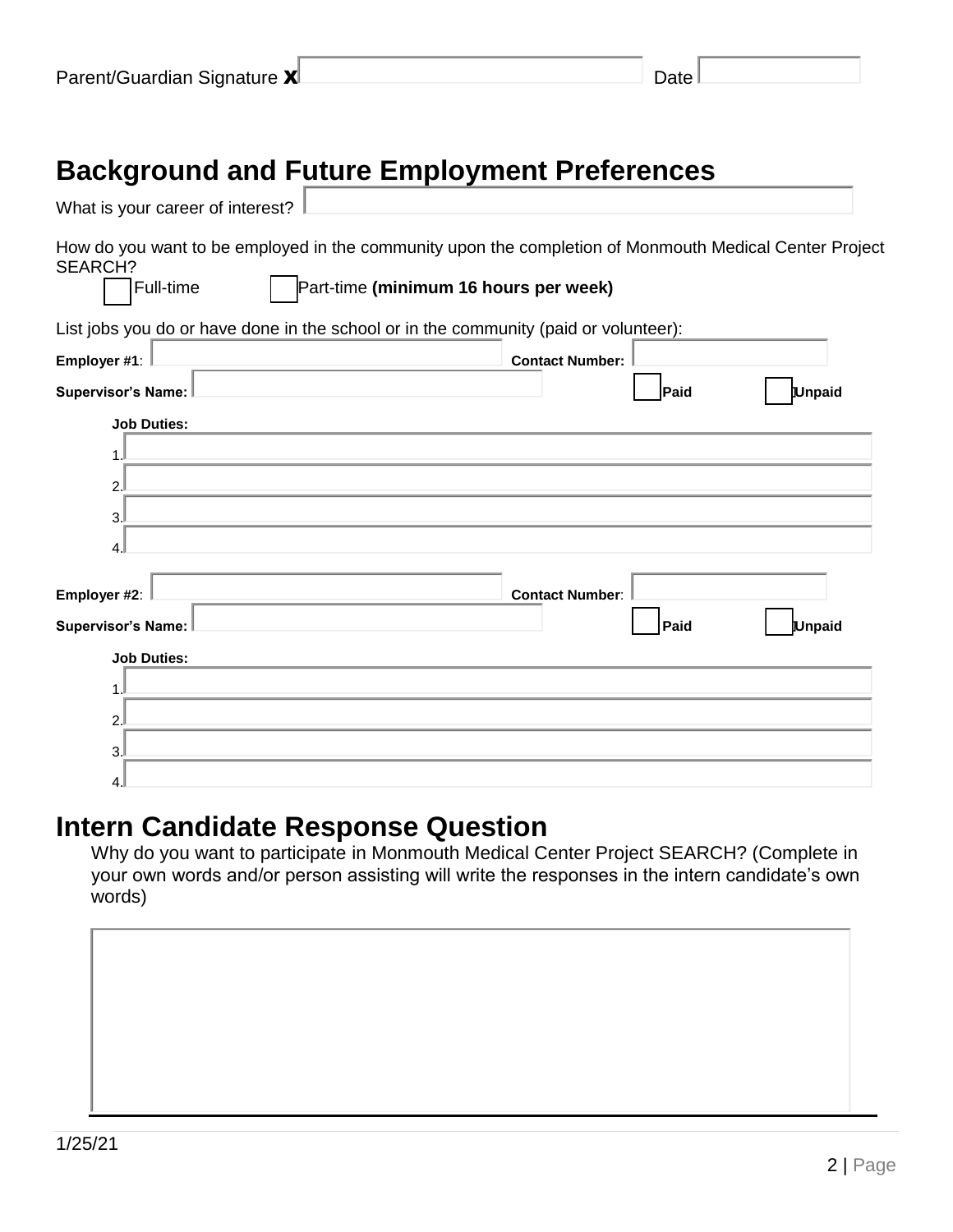#### **References**

List three references.

| <b>Personal Reference</b>               |                         |
|-----------------------------------------|-------------------------|
| Name                                    | Relationship to Student |
| Phone Number                            | <b>Email Address</b>    |
| <b>School Reference (if applicable)</b> |                         |
| Name                                    | Title <sup>1</sup>      |
| <b>Phone Number</b>                     | <b>Email Address</b>    |
| <b>Other Reference</b>                  |                         |
| Name                                    | Title                   |
| <b>Phone Number</b>                     | <b>Email Address</b>    |
|                                         |                         |

#### **Transportation**

|                                                    | Indicate what transportation you will use to travel to program (e.g. Uber, Lyft, Access Link, drive |
|----------------------------------------------------|-----------------------------------------------------------------------------------------------------|
| yourself, family member, school transport, etc.) L |                                                                                                     |

## **Division of Vocational Rehabilitation Services (DVRS)**

| 1. Have you met with Vocational Rehabilitation? Yes No                          |
|---------------------------------------------------------------------------------|
| 2. Do you have an open case with Vocational Rehabilitation? Yes No              |
| 3. If yes, who is your Vocational Rehabilitation counselor?                     |
|                                                                                 |
| <b>Division of Developmental Disabilities (DDD)</b>                             |
| 1. Do you have a budget with the Division of Developmental Disabilities? Yes No |
| 2. What are your tier level and the start of your budget year?                  |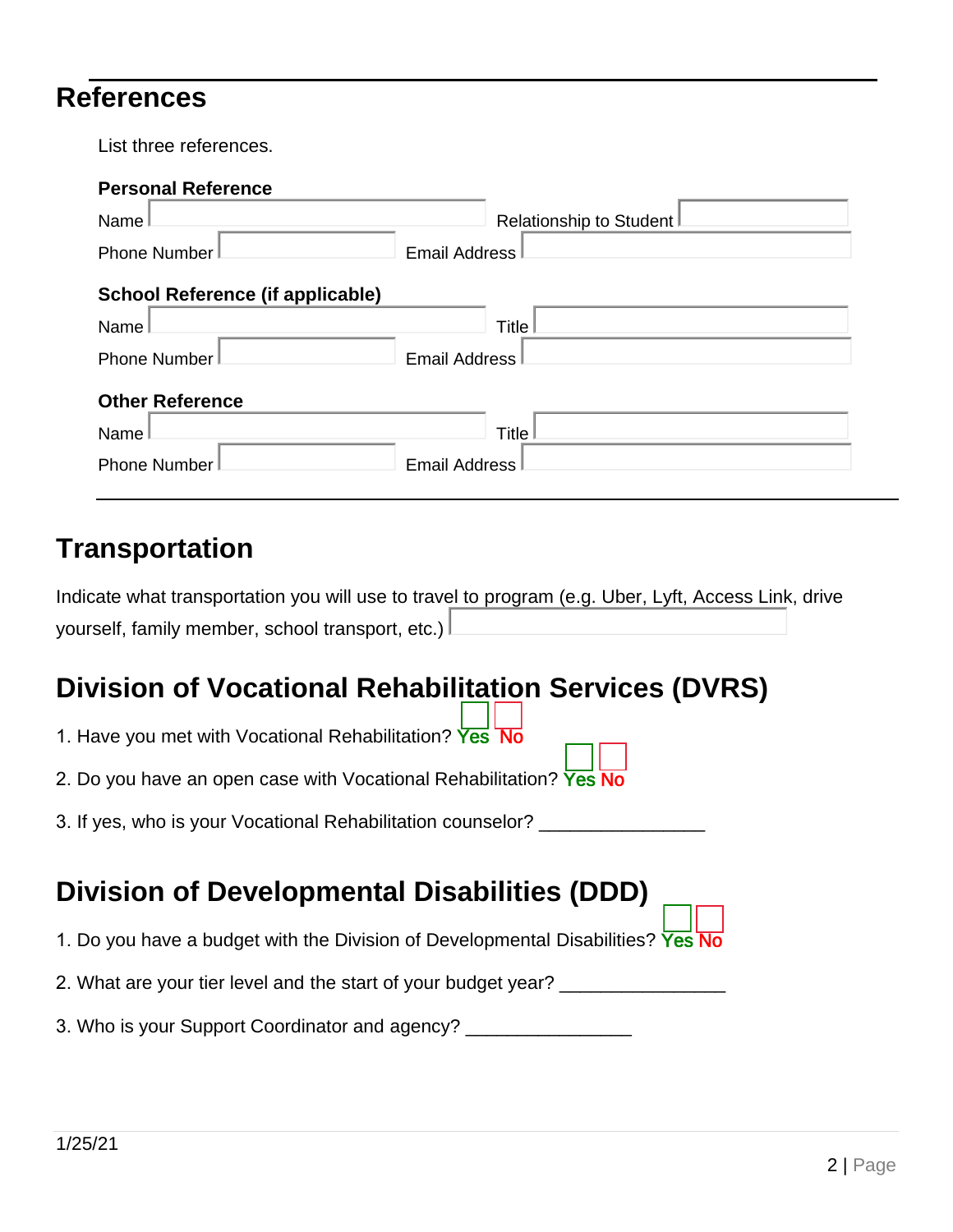1. Do you have plans to move from your school district or out of Monmouth County during or after the program year?  $\left| \right|$  Yes  $\left| \right|$  No

| 2. Have you applied or do you plan on applying to any summer camps, college programs, or other community work training programs?<br>No If so, please tell us which programs |  |  |
|-----------------------------------------------------------------------------------------------------------------------------------------------------------------------------|--|--|

3. There are some Project SEARCH commitments in August. Do you have any summer vacation plans? If so, please provide the dates

**Check areas below in which you have challenges and require extra support (write any supporting comments in the box provided after each area):** *Parent, school staff, or support coordinator may assist you in completing this section. This provides us with valuable information that*  will help us to support the intern in the most effective and meaningful way. Your answers will **not** *result in any punitive response from our Steering Committee for our acceptance decisions.*  ☐ **Mobility**

| <b> INIODIIILY</b>                 |
|------------------------------------|
|                                    |
|                                    |
| Reading                            |
|                                    |
|                                    |
| Attending to tasks/Distractibility |
|                                    |
|                                    |
| Speech/language                    |
|                                    |
|                                    |
| <b>Hyperactivity</b>               |
|                                    |
|                                    |
|                                    |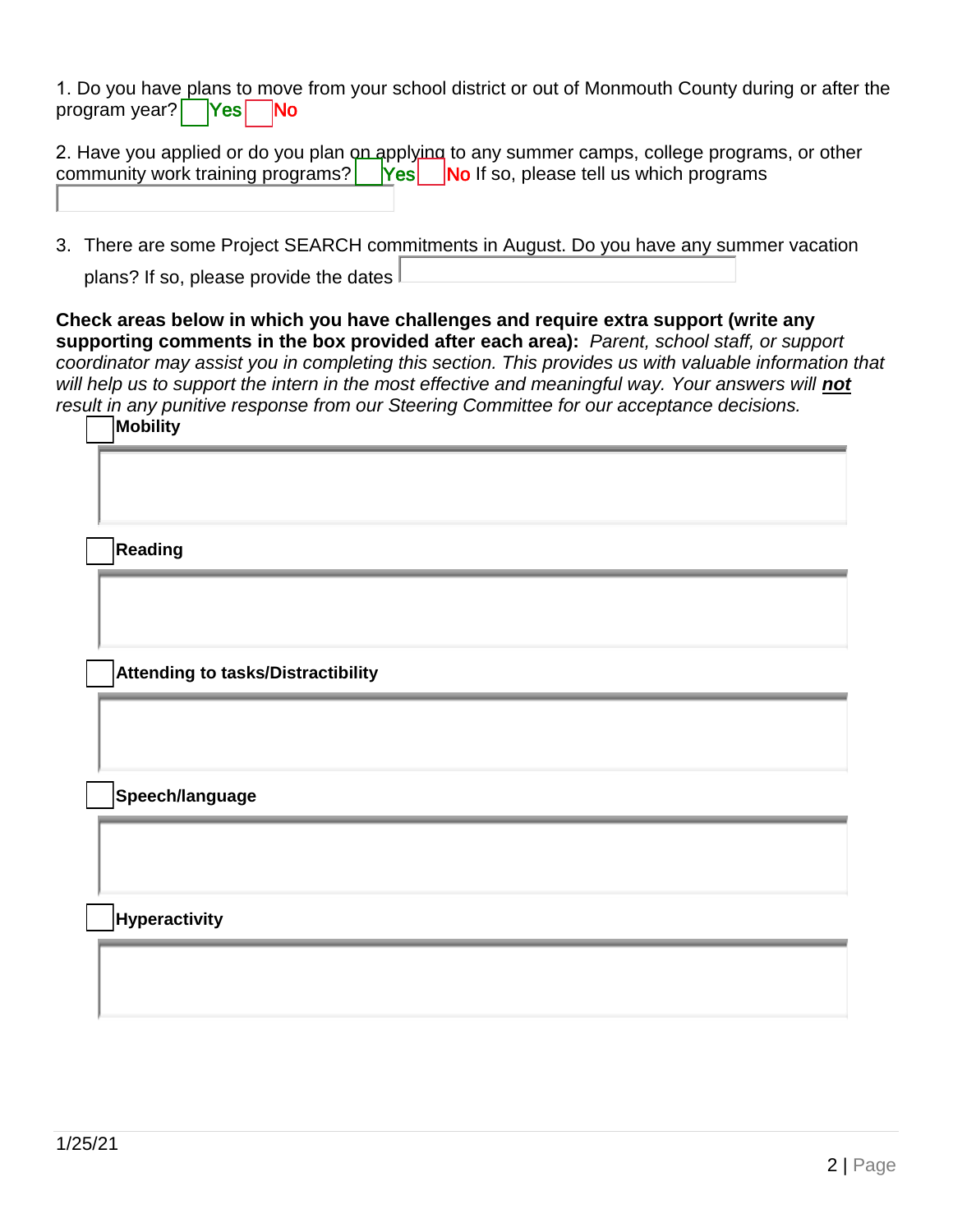| Handling money |  |
|----------------|--|
|----------------|--|

☐ **Thoughts of harming self or others**

☐ **Communicating/working with others**

☐ **Attendance (tardy/absent)**

☐ **Decision making**

☐ **Self-care**

☐ **Adjusting to new situations**

☐ **Work stamina (standing, stairs, lifting)**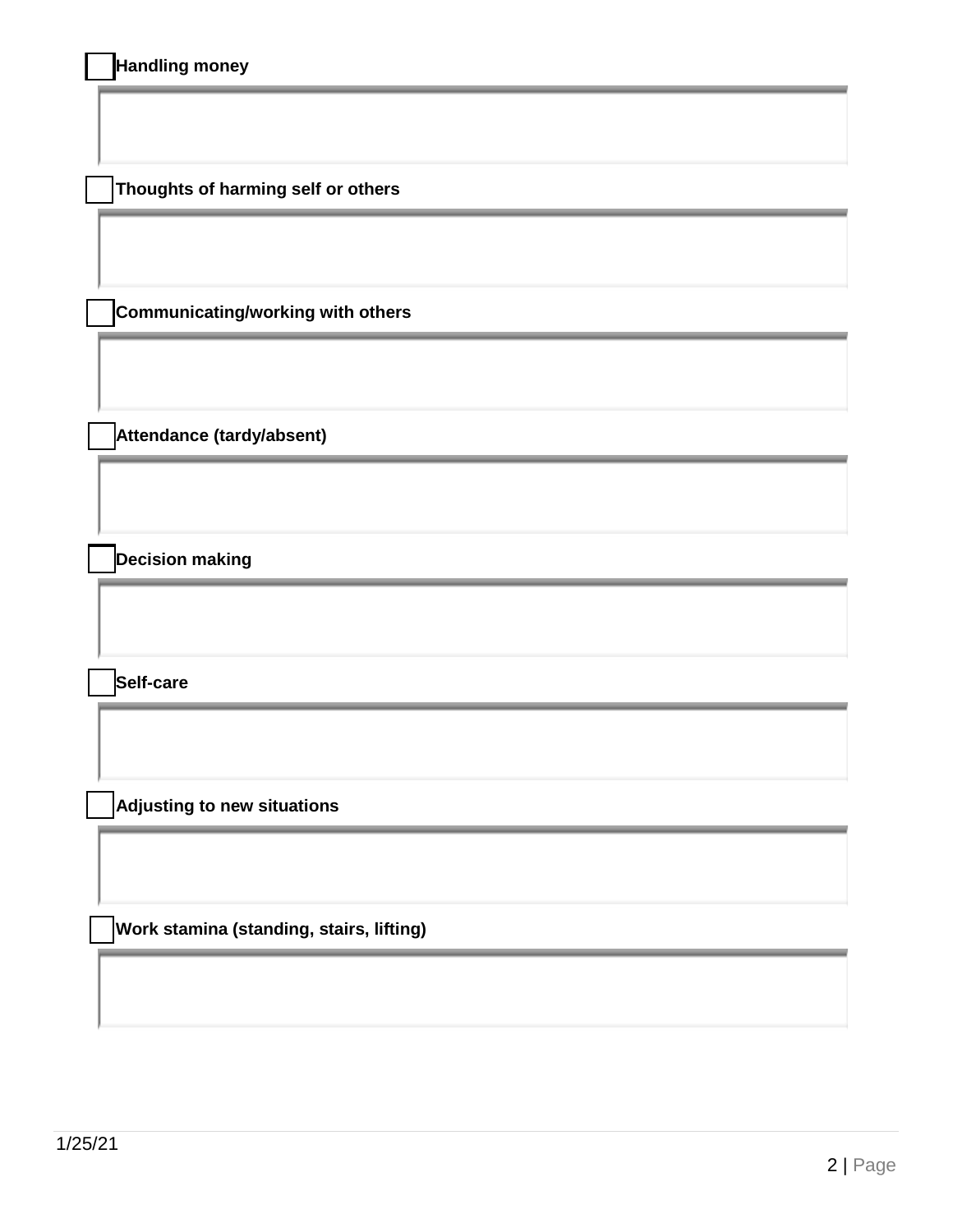| Hygiene and grooming |  |  |
|----------------------|--|--|
|                      |  |  |
|                      |  |  |
| Other (Please note): |  |  |
|                      |  |  |
|                      |  |  |
|                      |  |  |
|                      |  |  |
|                      |  |  |

#### **Assistance**

The person assisting the student to complete this application is:

| <b>Name</b>                         | Title                |      |
|-------------------------------------|----------------------|------|
| Organization $\mathbin{\mathsf{I}}$ |                      |      |
| Phone Number                        | <b>Email Address</b> |      |
| Signature <b>X</b> L                |                      | Date |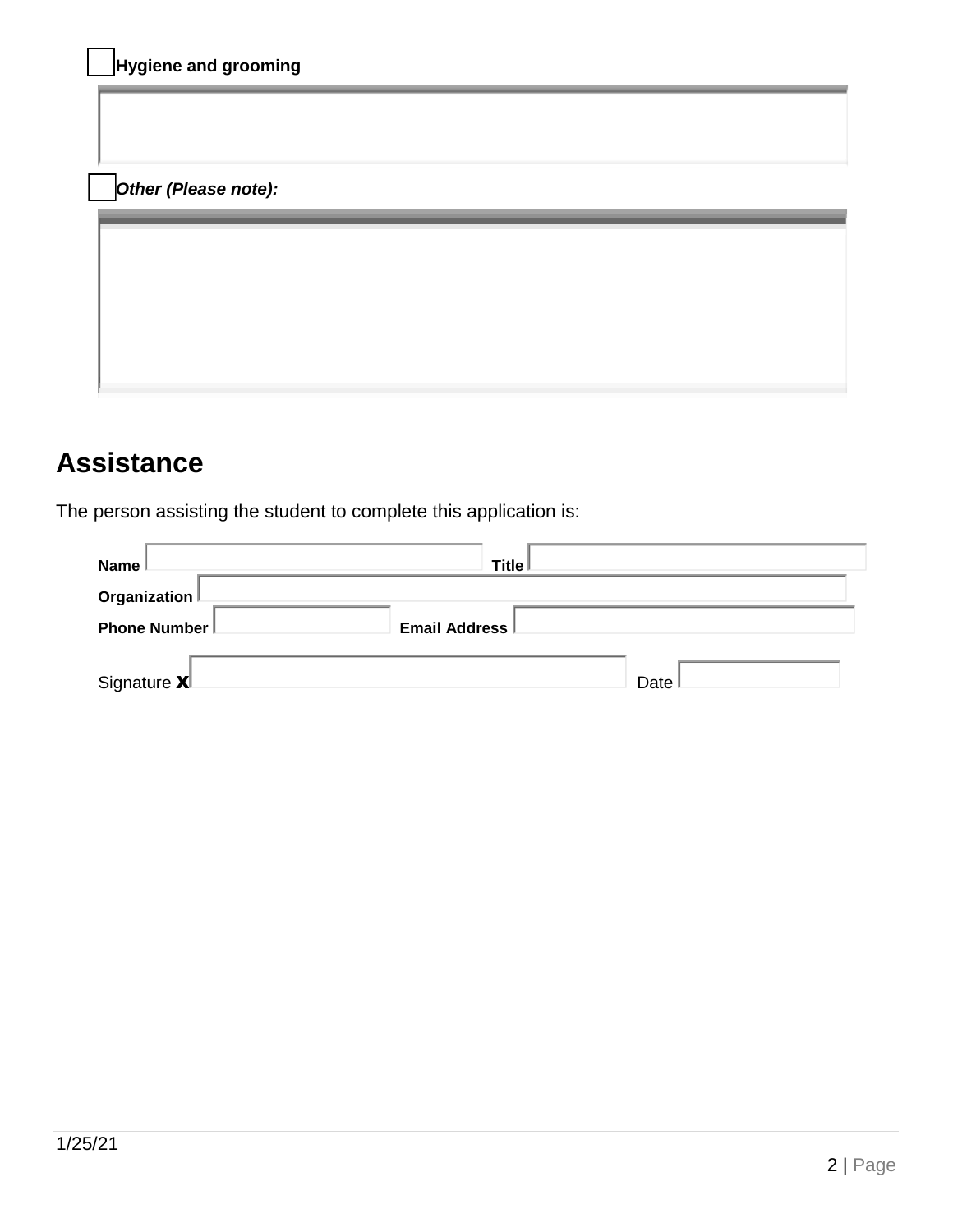#### **Final acceptance is contingent upon the completion of the following during summer 2021:**

Shot/Immunization Record (TB, Measles, Mumps, Rubella, Chicken Pox, Hepatitis B, Influenza and any other shots required by Host Site)

| Background/Criminal Check                                         |
|-------------------------------------------------------------------|
| Drug Screen                                                       |
| Monmouth Medical Center Occupational Health Clearance             |
| Signed IPE (Individual Plan for Employment) through DVRS          |
| Contact with DDD representative to establish an individual budget |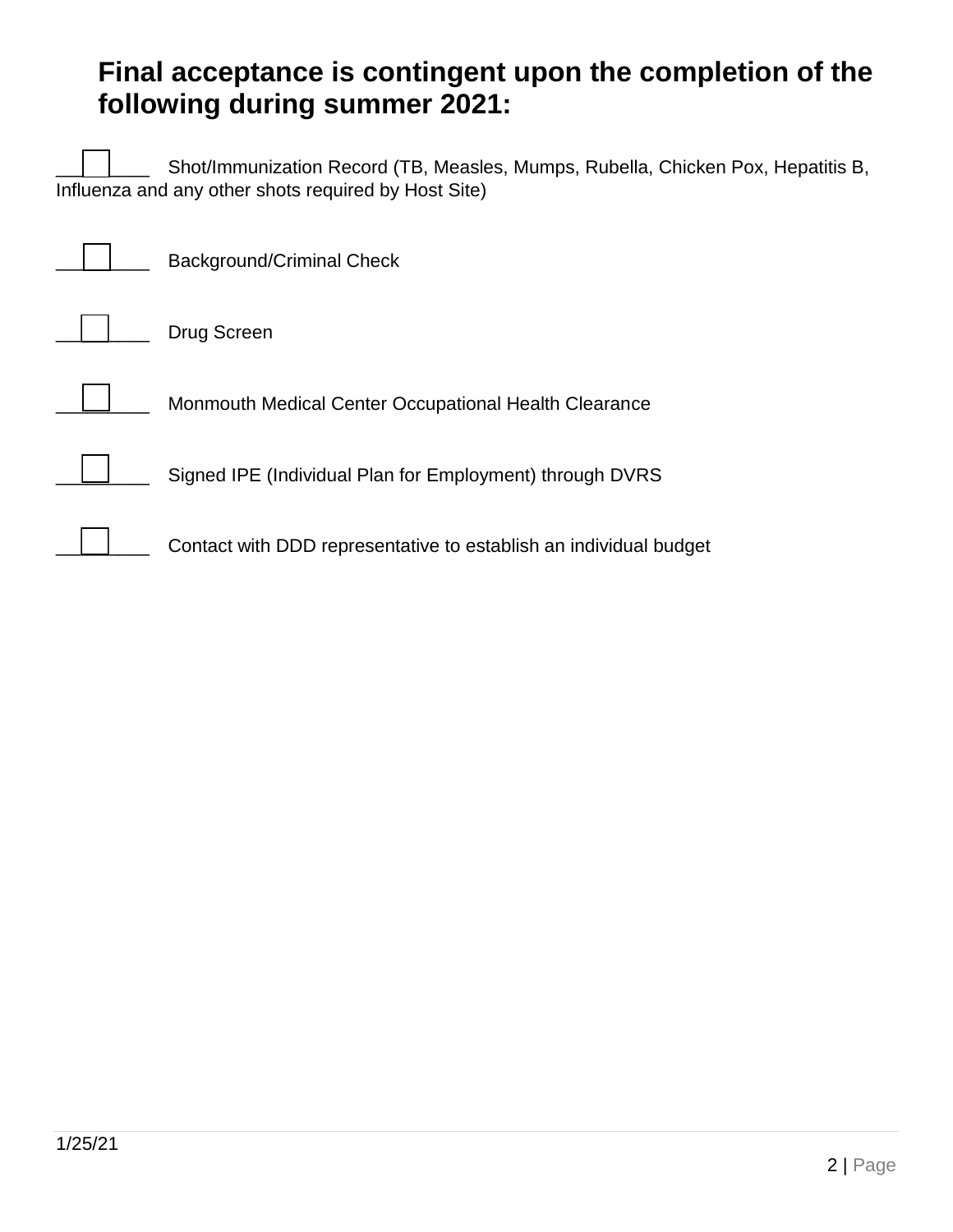#### **Project SEARCH Intern Commitment Agreement**

#### *\*The student will be asked to sign this upon acceptance into the program at the IEP meeting.*

#### **Read the student contract below and sign and date.**

 $I, \Box$ SEARCH program and must abide by the following terms and conditions:

- I will complete travel training as part of the Orientation during the summer of 2021.
- I will complete at least three unpaid job internships at Monmouth Medical Center.
- I will attend the program every day from **8:00 am- 3:00 pm** (*subject to change*), Monday through Friday.
- I will dress appropriately and wear required attire.
- I will call my instructor and departmental supervisors when I am absent or tardy.
- I will make up any assignments missed due to excused absences.
- I will follow all the rules established by the program at Monmouth Medical Center.
- I will attend regularly scheduled meetings with my rehabilitation counselor, parents, teachers, and business staff.
- I will be an active participant and communicate any issues at our monthly meetings.
- I will actively pursue employment.
- I understand that while completing my internship at Monmouth Medical Center, it is expected that I will receive an influenza vaccination.

I have read the above terms and conditions and agree to accept my placement in the Monmouth Medical Center Project SEARCH program. I understand that I may be asked to leave Monmouth Medical Project SEARCH if I fail to follow the terms and conditions.

| Intern Signature XL          | Date i |
|------------------------------|--------|
| Parent/Guardian Signature XL | Date.  |